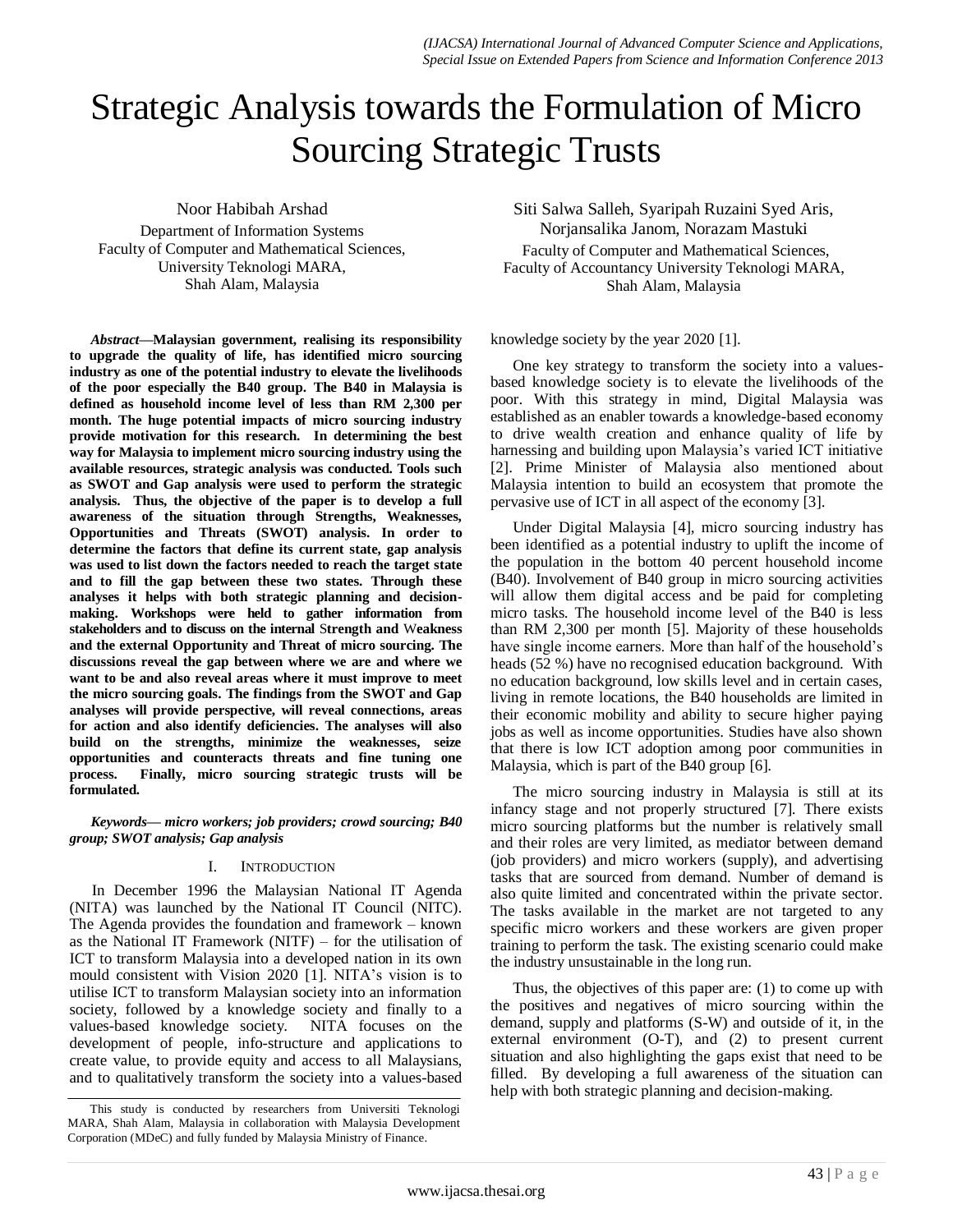#### II. MICRO SOURCING CURRENT SCENARIOS

Micro sourcing is defined as "the art of taking a job traditionally performed by a designated agent (usually an employee) and outsourcing it to an undefined, generally large group of people in the form of an open call" [8]. In another word it is "to outsource a job to a large, anonymous crowd of workers, the so-called human cloud, in the form of an open call"[9]. When a task needs to be completed, it can be done faster and more efficiently with the help of others via micro sourcing. This is the fundamental understanding of what micro sourcing is from an employer's perspective. Micro sourcing has become a cost effective way for companies to give opportunities for individuals outside of the companies to use their skills and time for good use and earn additional income. These companies pay people based on the amount of hours of works, and save millions of ringgits by doing so. Companies also will be able to tap into a large pool of talents, allowing these talents to choose what works suit them best. Micro sourcing also allows companies to employ a large group of skilled people to handle projects within a specific time frame for a fixed price. Typical micro tasks are translation, data validation, image tagging, research, writing, editing, categorisation and data entry.

Some of existing micro sourcing platforms available globally supporting crowd-sourced micro tasks are AmazonMechanicalTurk, CrowdFlower, SamaSource, Ushahidi, Micro sourcing and ODesk. AmazonMechanicalTurk was launched in November 2005 and which the requestors are restricted to US-based entities, however the workers can be sourced globally [10]. CrowdFlower was founded in 2007 and uses the MTurk platform to distribute work, but provides its own interface on which work is completed. It also has sophisticated APIs to create and manage works [11]. SamaSource was founded in 2008 and claims to have a dedicated team of remote workers but does not post jobs on a public portal like Mturk [12]. Ushahidi was founded in 2008 and provides a platform for information collection, visualization and interactive mapping, especially for crises [13]. Micro sourcing is Philippines based company providing traditional outsourcing solutions [14]. Meanwhile, ODesk [15] was founded in 2003 and focus more on long-term work through remote staffing than real micro sourcing.

Global micro sourcing industry recorded substantial growth in the past few years [16]. The industry's Completed Task grew exponentially from 400,000 in 2008 to 291.8 million in 2011. The industry's total revenue meanwhile grew approximately 52.6% in 2010 and accelerated further to grow by 75% in 2011. Internet Services contribute the largest share of micro sourcing industry's revenue, 29% of total industry's revenue, followed by Media and Entertainment (20%) and Technology (18%) sectors. While Manufacturing and Financial Services sectors have a relatively low share in of the industry's revenue at 13% and 8% respectively, these sectors present significant untapped opportunity for micro sourcing penetration in the future.

Demand in the global micro sourcing industry is driven by start-up and small companies. Collectively they account for over 60% of the market revenues. Start-up companies drive majority of the revenues in the industry, contributing 39% of the total revenues. Large enterprises with revenue of more than US\$1 billion represented only 8 % of total job providers but contributed 21% of total revenues due to huge transaction volume [16].

It was also reported that [16], geographically, companies in North America and Europe are the largest job providers in the global micro sourcing industry, offering 90% of jobs collectively. Supply of workers are more diverse with North America provides the biggest number of workers, 45% of total workers, followed by Asia. Comparing the distribution of the job provider and the workers, Europe is the largest net job provider while Asia is the largest net supplier. Europe provides 36% of global micro sourcing jobs but supply only 18% of global micro sourcing worker. Asia meanwhile, provides 35% of the global workforce but only 7% of global micro sourcing jobs.

However, there is no data available on the number of job providers in local micro sourcing industry. To have an idea of the job providers' scenario in Malaysia, we use data available from a single platform case study by Human Capital Connection (YourPartTime.com)[17]. The traditional outsourcing industry in Malaysia is growing with number of jobs advertised and job providers increasing. As shown in Figure 1, number of job providers grew three-fold from 520 in 2009 to 2,400 in June 2012. Number of jobs advertised also grew three-fold from 619 to 3,000 in the same period. Figure 2 shows the value of job advertised. Based on value of jobs advertised in the period of January to June in 2012, 77% of them are sourced from Small Medium Enterprises (SMEs), followed by multinational firms (18%). The Government provided only 1% of total market.



Fig. 1. Jobs Advertisement and Job Providers in Malaysian outourcing industry (2009 to June 2012) [17]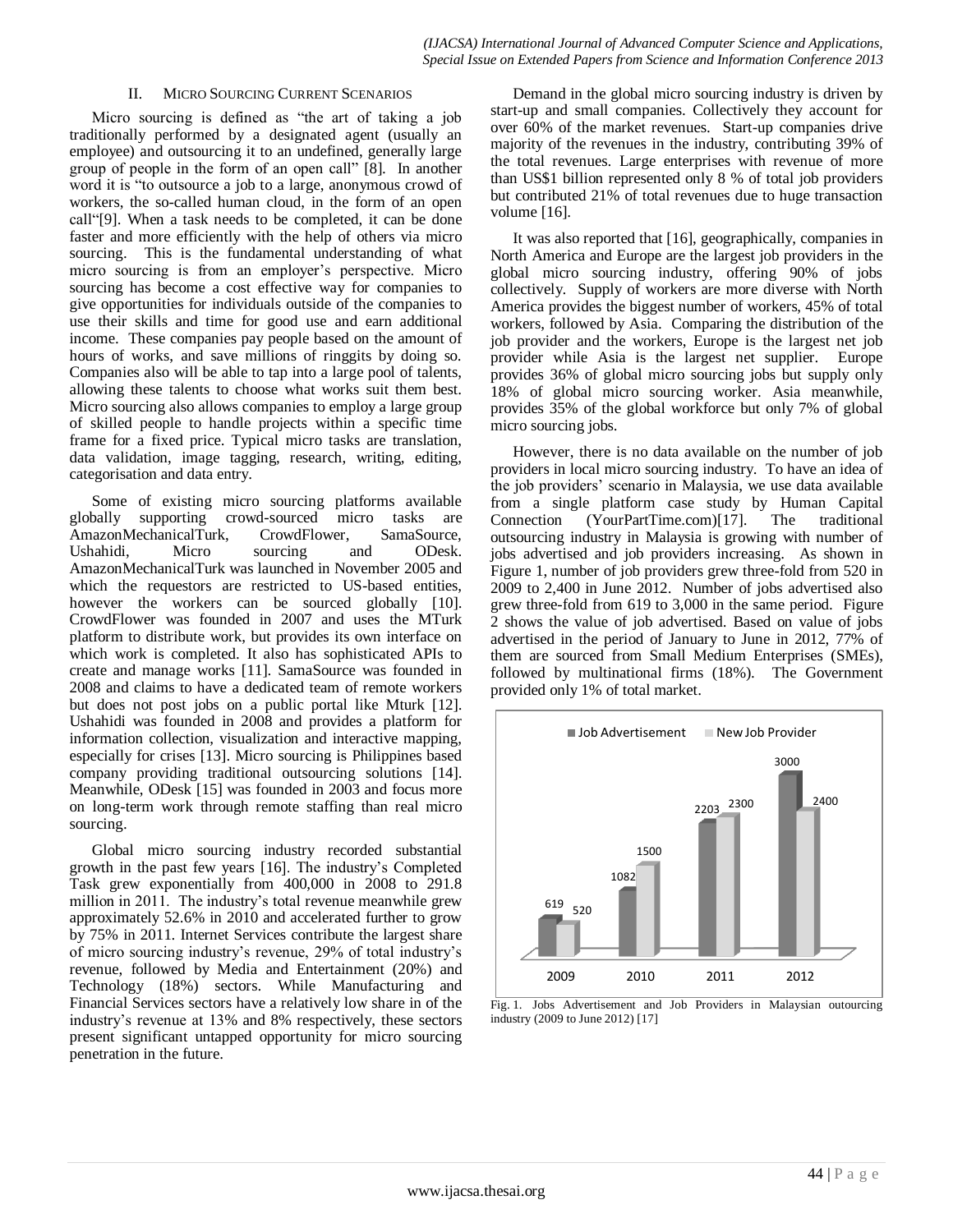

Fig. 2. . Malaysian outsourcing market share by Job Providers [17]



Fig. 3. Number of Malaysian micro workers [17]



Fig. 4. Job placement by Job Malaysia for micro sourcing tasks [18]

The same as job providers, there is no comprehensive data on the number of micro workers in Malaysia. Thus, data from the same study by YourPartTime.com is used as proxy. Figure 3 showed that the number of micro workers in Malaysia is growing exponentially, in line with global trend. With initial number of 2,000 in 2009, the number increased to 22,000 in 2010, 46,280 in 2011 and 65,000 as at June 2012. This data is supported by increasing number of job placement for micro

sourcing tasks by Job Malaysia [18] that showed similar trend as shown in Figure 4.

# III. METHODOLOGY

Our first source of reference is documentation relating to micro sourcing and Digital Malaysia to understand the micro sourcing industry and the overall concept of Digital Malaysia. Two workshops were held to gather information from stakeholders and to discuss our initial findings for the study. The first workshop was held to gather information from stakeholders and to discuss on micro sourcing potentials, opportunities, potential growth and critical enablers from the perspectives of stakeholders. During the SWOT and Gap analysis, all stakeholders involved are asked to pool their individual and shared knowledge and experiences. Follow up interviews were done with some related government agencies and private sectors. The interviews help to uncover current practices, requirements and challenges in existing Malaysian micro sourcing environment. The second workshop was held to discuss the findings and recommendations on the micro sourcing strategic thrusts, framework, ecosystem and directions. Participants of both workshops were from Micro Sourcing for B40 Consultative Committee (MSCC), government ministries and agencies, Non-Governmental Organization NGOs) and private sectors. The information gathered from all these sources was then compiled and analysed as inputs for this paper.

#### IV. RESULTS AND DISCUSSION

Strategic Analysis using SWOT and Gap analyses have been conducted in order to achieve the desired and targeted results. Strategic trusts are formulated based on these analyses. Based on the analysis of the current scenario of local micro sourcing industry, detailed description of SWOT, GAP analyses of the current scenario of local micro sourcing industry are described below.

The SWOT and GAP analyses were to analyse the three groups involved in the micro sourcing. The first group is Demand who provide the tasks. The second group is Supply or Micro Workers who are the people who complete the micro tasks. The third group is the Malaysian Micro sourcing Platforms. The platforms are the software and processes to run micro works and micro sourcing projects for use with internal or external crowd. The workshop captured the four-cornered SWOT analysis that can be used to support in building the strengths, minimize the weaknesses, seize opportunities and counteract threats. Meanwhile, the Gap analysis highlighting the gap exists that need to be filled.

# *1) SWOT Analysis*

Details of the findings are described below.

*A. SOWT Analysis – Job Provider (Demand)*

The results for SWOT Analysis for Job Providers are:

# *a) Strengths*

 Existing government guidelines on Homeworking: Incentives to job providers: Digital Malaysia has identified micro sourcing as one of projects under the Social Dimension Thrust. Some incentives shall be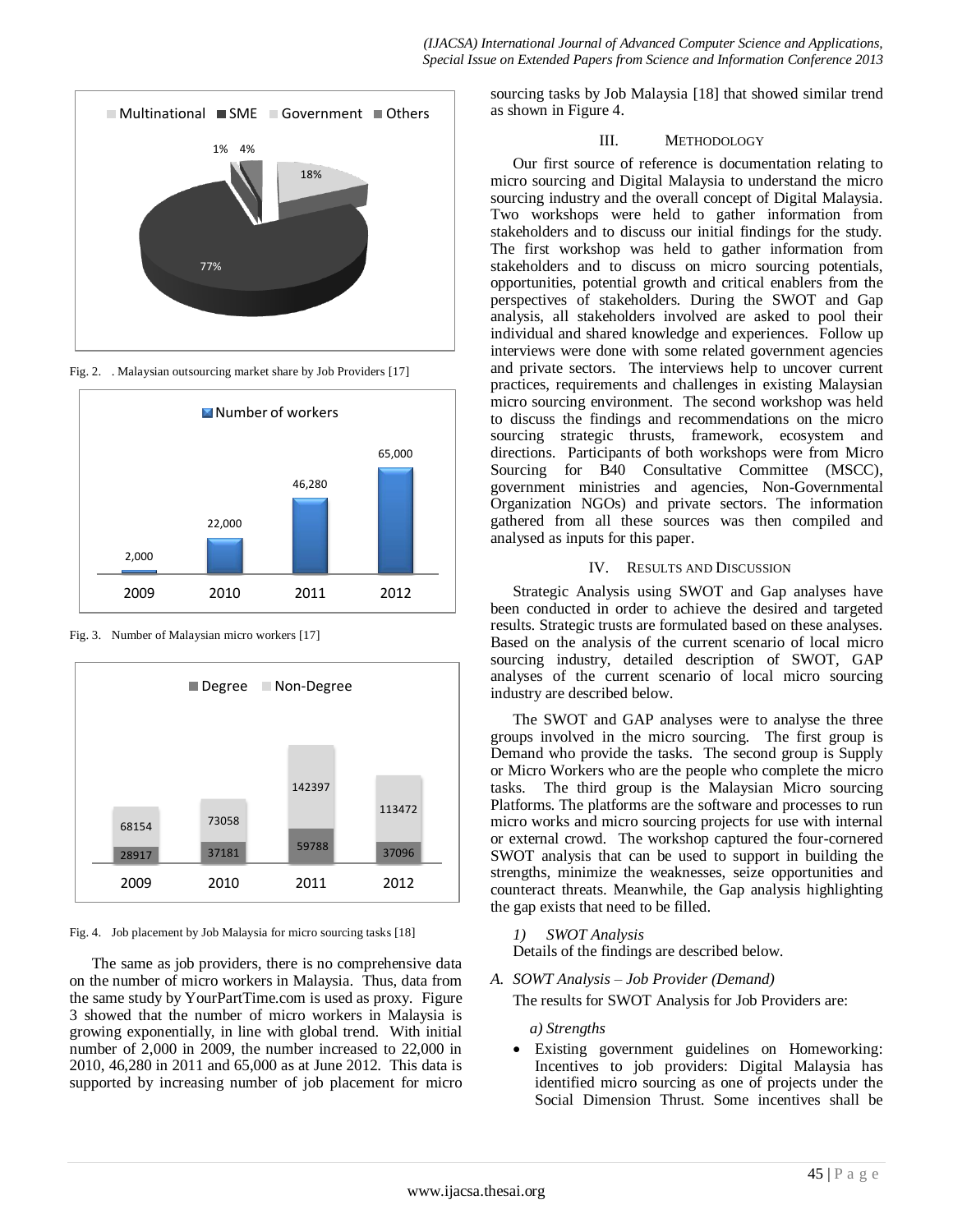available to induce local companies to outsource micro tasks especially those for B40 group. Public sector can also provide micro sourcing jobs such as digitisation of Government processes.

 Growing micro sourcing international market and demand. The global traditional outsourcing market size is estimated at be valued at US\$1.7 trillion. Malaysian outsourcing industry is predicted to be worth US\$1.9 billion by 2013, which include BPO, Systems Integration (SI) and IT Consulting.

#### *b) Weaknesses*

 Lack of awareness and low level of acceptance by local corporations:

Job Malaysia indicated that the awareness and acceptance by employers to employ micro workers are still low. There are only very few micro sourcing platforms that promote and stimulate the growth of the micro sourcing activities in Malaysia.

#### *c) Opportunities*

- Interest from socially responsible companies: Increasing number of "Triple" bottom line companies which focus on social, environment and financial results.
- Micro sourcing jobs from public sector: Amendment of procurement policies will promote micro sourcing jobs. Government procurement on supplies and services is very sizable, expected to be: RM14.2 billion and RM13.5 billion respectively in 2012 and 2013. Government jobs to be used as catalyst for demand although this should not pose additional cost to Government since it should reduce other labour costs.
- Regional market and OIC member countries market: Global micro sourcing market size was estimated at US\$4.5 billion in 2010 with 144,000 workers. The market size is estimated to grow to US\$20 billion in 2015 with 780,000 workers. Organization of Islamic Conferences (OIC) can also become a potential market to supply job for micro sourcing.
- Local SMEs (Over 600k): There are 645,136 SMEs that can be job providers for the micro sourcing industry. Most of these SMEs have already embrace ICT in their businesses.

# *d) Threats*

- Quality and reliability of local micro workers: Many local firms have reservation on the quality and reliability of the tasks done by micro workers. These reservations can be summarised below:
- Will B40 be reliable?
- Will the quality of products and services provided meet expectation?
- Will the confidential data safe?
- Will the job delivered as the specified deadlines?
- Will there be enough supply of B40 with the right skill and attitude?
- Cheap foreign labour: Some local firms still prefer employing cheap foreign labour rather than exploring micro sourcing to keep costs low.
- Public sector procurement policy and process for crowd sourcing / micro sourcing activities: Government agencies are not willing or incapable of dividing jobs into micro tasking. They prefer to provide jobs to large contractors for simpler management.

# *B. SWOT Analysis – Micro Workers (Supply)*

The results for SWOT Analysis for Micro Workers are:

# *a) Strengths*

- Government support: Raising the living standards of low income household is one of the six National Key Result Areas (NKRAs). The Low income Households NKRA aims to completely eradicate hardcore poverty, reduce the incidence of poverty and enhance the productivity of low-income households.
- Existing guidelines for home working (JTKSM) can be extended to cover micro sourcing labour activities: Existing guidelines for home working under Department of Labour Peninsular Malaysia Ministry of Human Resources or *Jabatan Tenaga Kerja Semenanjung Malaysia* (JTKSM) can be applied to micro sourcing industry. Home working income such as income from micro works is exempted from income tax.
- Large potential workforce with access to basic ICT infrastructure: The B40 group was evenly distributed between urban and rural areas. Despite majority of rural household are self-employed, the main source of income is from paid employment. Total of 55% of urban B40 and 39.7% of rural B40 are salaried workers. These provide large potential workforce with some specific job related skills.
- Support from the Low Income Household NKRA to eradicate poverty: Data from the Ministry of Rural and Regional Development or *Kementerian Pembangunan Luar Bandar dan Wilayah* (KPLBW) shows that most of the B40 households have mobile phones. Some of them have PCs at home while those who do not own PC or have Internet connection are able to access Internet at community centres and cyber cafes. Therefore, most of the B40 households can participate in micro sourcing using mobile phones and PCs to communicate with micro sourcing platforms.

# *b) Weaknesses*

• Majority of B40 with low level of education: Data from Department of Statistics (DoS) shows that most B40 households have low level education. In year 2009, 52.3% of people in the B40 group have no education certificate. Only 4.4% have post-SPM certificates (post high school certificates), while 25.4% and 17.9% have SPM (high school certificate) and PMR (lower school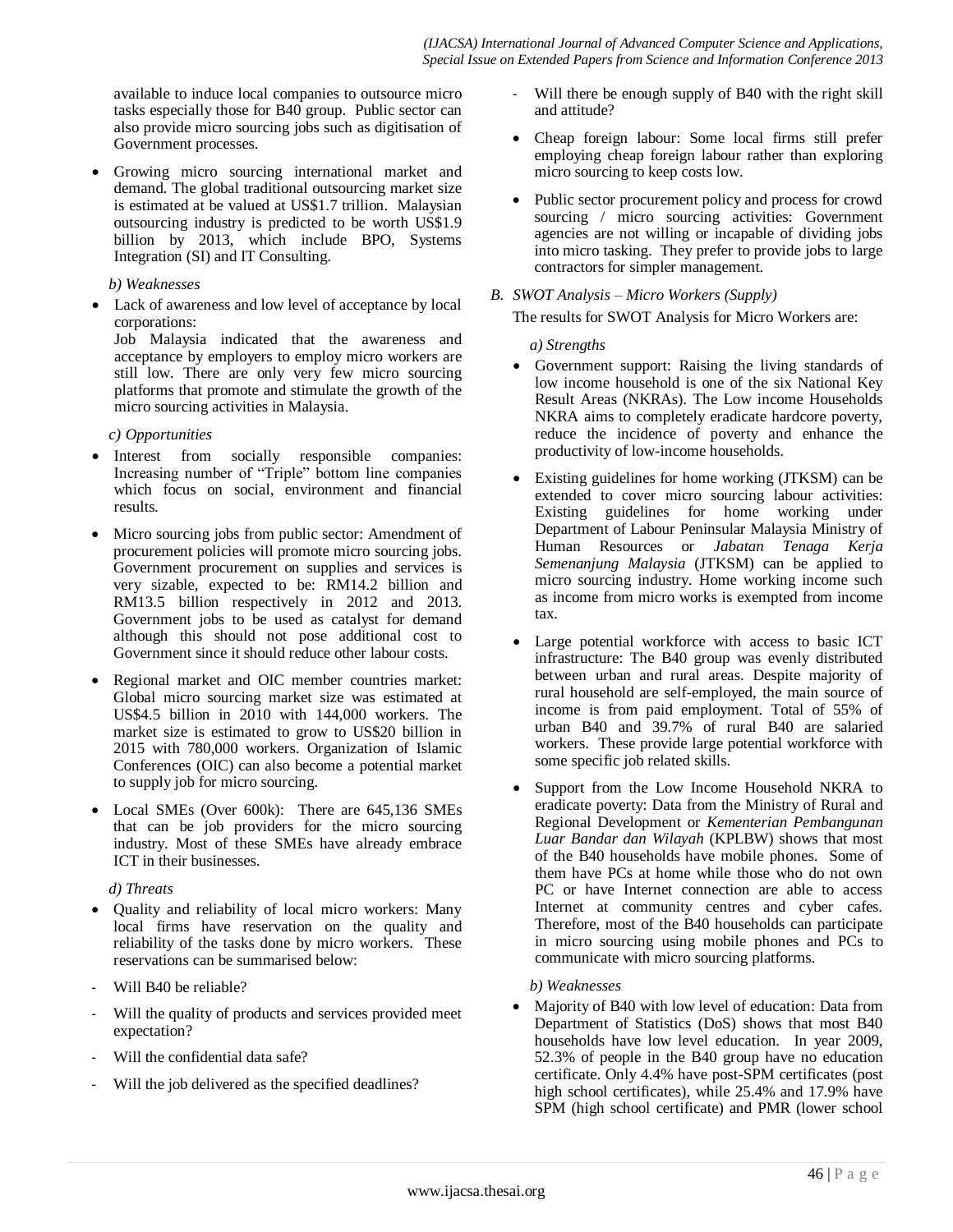certificate) respectively as their highest education certificates. It will be quite a challenge to prepare them as micro workers.

- Most of B40 are low-skilled workers: Data from Human Capital Sdn. Bhd., Yayasan Basmi Kemiskinan (YBK) and Yayasan Pembangunan Islam Malaysia (YAPEIM) shows that the B40 group possesses moderate to low level skills. They have moderate competency in basic computer and mobile phone skills, and low competency in English, Internet skills, communication, financial management and multitasking.
- Most of B40 are low level in attitude: Feedback from Ministry of Rural and Regional Development or Kementerian Pembangunan Luar Bandar dan Wilayah (KPLBW) and Pusat Zakat Selangor (PZS) shows that the common personality or features of the B40 are that they display low level in attitude, internal motivation, and goal orientation. They also do not have a long-term goal, lacking internal focus; have low self-esteem and low motivation to get extra income or reward. They are not autonomous and do not like responsibility. They have moderate level of creativity, productivity and initiative. Many of them are not interested on getting and doing work to earn their living and prefer to receive financial assistance and aids from Government or relief agencies.
- Financial-related issue: A Focus group discussion highlighted the fact that the B40 group may be willing to use their own money in advance only if the amount is little (for example 5-10 ringgit for phone prepaid reload and this is also subject to the level of their socioeconomic background). The B40 may also be willing to join the micro sourcing work force if the income is attractive (RM100 and above).
- Low level of English proficiency to cater for International demand: Total of 52.3% of people in the B40 group have no education certificate and most of them have low to moderate competency in computer and Internet skills, as well as English proficiency.

# *c) Opportunities*

- Flexible and income generation opportunity for the B40: Large range of tasks is available in the micro sourcing industry, which provides opportunities for the B40 group to participate in micro tasks provided by international firms.
- Opportunities to upgrade skills in industry-relevant areas: Opportunities to upgrade skills in industryrelevant areas by skills development centres such as Pusat Giat MARA, Jabatan Kemajuan Masyarakat (KEMAS) and community colleges. The B40 group also needs soft skills training in the area of Internet usage, words processing, spreadsheet, presentation software, web or blog development, basic communication skills, marketing skills, time

management skills, platform training and motivational courses on self awareness and personal development.

- Availability of wide range of tasks in micro sourcing industry: Many parties can engage in activities to attract B40 into micro sourcing industry. Some of the activities are:
- Awareness campaigns such as road-shows.
- Reaching out to NGOs and community to support, motivate and gather feedback from existing and new micro workers.
- Masterminding and coaching to ensure continuous micro workers development.

# *d) Threats*

• Inability if B40 micro workers to compete against skilled workers: Those not in B40 might compete with B40 in completing micro tasks, which could reduce the effectiveness of the Project.

# *C. SWOT Analysis – SWOT Analysis – Platforms*

The results for SWOT Analysis for Platforms are:

# *a) Strengths*

- Government support via the Digital Malaysia initiative: Under the Social Dimension Thrust, Digital Malaysia will look at infusing technology to uplift quality of life by spurring Netizens to move from digital consumption to digital production and also expanding digital access to all levels of society, especially the B40 group.
- Local platforms understand the B40 needs and issues: Some platforms have been working with B40 and understand their needs. With the support of Job Provider (Demand) and Community Champions, large range of tasks can be executed through micro sourcing.

# *b) Weaknesses*

- Very basic functionality: There is no established national minimum standard to increase credibility of local platforms to both local and international markets. Certification program for micro sourcing platforms have yet to be created.
- Lack experience and exposure to international market: There is a lack of skilled/ experienced human resources to support micro sourcing platforms. There is no structured program to promote growth of local platforms. Specialised project management and business development teams are needed to promote and market micro sourcing solutions.
- Very basic micro business model: Currently, micro tasks advertised are selected directly by micro workers. There is no auto mechanism to ensure that micro tasks are selected by the most suitable micro workers.
- Weak payment mechanism: Payment for completed micro tasks is directly from organisation to micro workers. This mechanism creates issues such as guarantee of payment to be received by the workers. A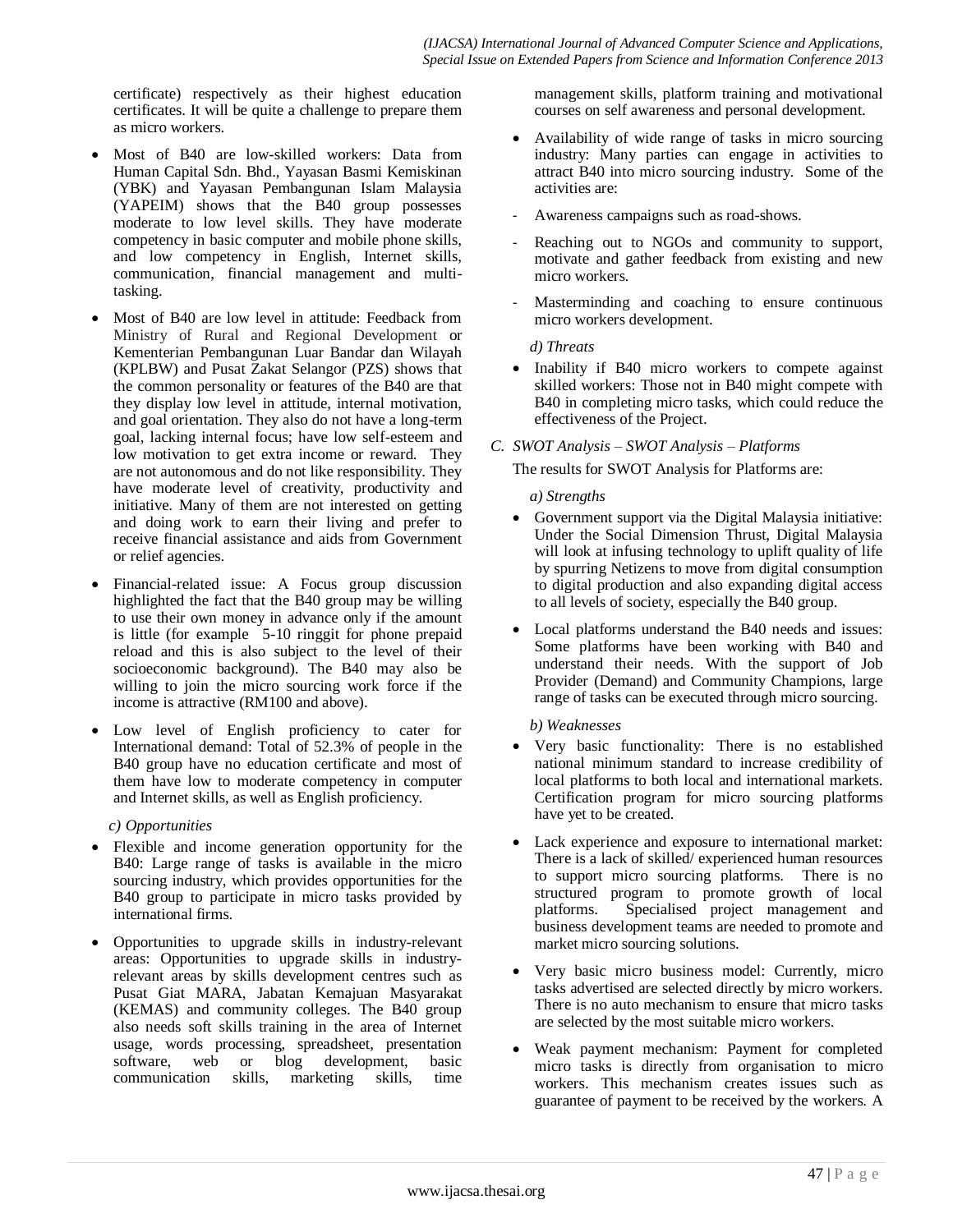better mechanism is needed to ensure micro workers receive payment for tasks completed.

 Lack of escrow account functionality: Currently, job provider pays the imbursement directly to workers. In ability to ensure more secure environment in the payment mechanism, escrows account functionality should be introduces.

*c) Opportunities*

- Collaboration with established international platforms/ players: There is potential to develop various specialisation and niche area micro sourcing platforms catering for local and regional micro workers. Local platforms can collaborate with establish international platforms such as Samasource and Crowdflower.
- Leveraging on cloud computing technologies and solutions: MSC status companies offer cheap cloud computing resources which enable low operating cost for micro sourcing platforms players. The low operating cost will make Malaysian platforms competitive in international market.
- New model/ localized platforms for local, regional market needs: International micro sourcing platforms might not be suitable for the local micro workers especially the B40 group. A unique platform can also be attractive for new job providers, local and international.
- E-working opportunities: Malaysia has among the highest internet penetration with 89% of the population are internet users, based on data as at July 2012. This data shows the potential huge pool of micro workers for local micro sourcing platforms.

# *d) Threats*

- Acceptance by local market as international platforms are more established and experience: International platforms are more efficient and have more experience, which will provide great competition for local platforms.
- Cyber security issues including online scams/ fake platforms: Occurrences of cybercrime-have instilled fear and lacked of confidence with ICT platforms. Lack of motivation and attitude problem of B40 workers-might

make them not interested to new type of income generating jobs.

The SWOT analysis which focuses on the four elements which are the strengths, weaknesses, opportunities and threats are able to address or at least recognized the full situation of micro sourcing in Malaysia. Furthermore, this analysis could be a source of micro sourcing strategic planning where it helps to identify core competencies and setting up the objectives for strategic planning.

# *2) GAP Analysis*

The Gap analysis shows the present situation and also highlighting the gaps exist that need to be filled.

*A. Gap Analysis - Job Providers (Demand)*

The results for Gap Analysis for Job Providers are:

*a) Local Market - Lack of awareness and low industry acceptance*

In general, awareness and acceptance by employers to employ micro workers are still low either because of lack of knowledge about the industry or lack of trust on local platforms. These issues have to be mitigated by awareness programs and proper governance in the industry.

*Public Sector*

The Government provides only 1% of the total jobs in local traditional outsourcing industry. The share of outsourced jobs from the Government should be increased via its procurement policies, tapping into Government's expenditure on supplies and services that range between RM10 billion to RM15 billion a year. These outsourced jobs can be break down as micro tasks such as archive digitisation and e-Government related.

*Private Sector*

Even though SMEs contribute 77% of total jobs provided in local traditional outsourcing industry, there are still lots of potential that can be tapped especially in micro sourcing. In 2010 [19], 97.3% of 645,136 registered companies are categorised as SMEs as shown in Figure 5. 90% of these SMEs are in the services sector, 6% in the manufacturing sector, while the remaining in construction, agriculture and mining sectors. In the services sector, SMEs mainly operate in distributive trade subsector (wholesale and retail trade services).



Fig. 5. Registered companies in Malaysia in 2010 [19]

SMEs have also contributed significantly to the Malaysian economy.

Figure 6 shows that SMEs have consistently contributed more than 65% of total private sector's value added to the Malaysian GDP every year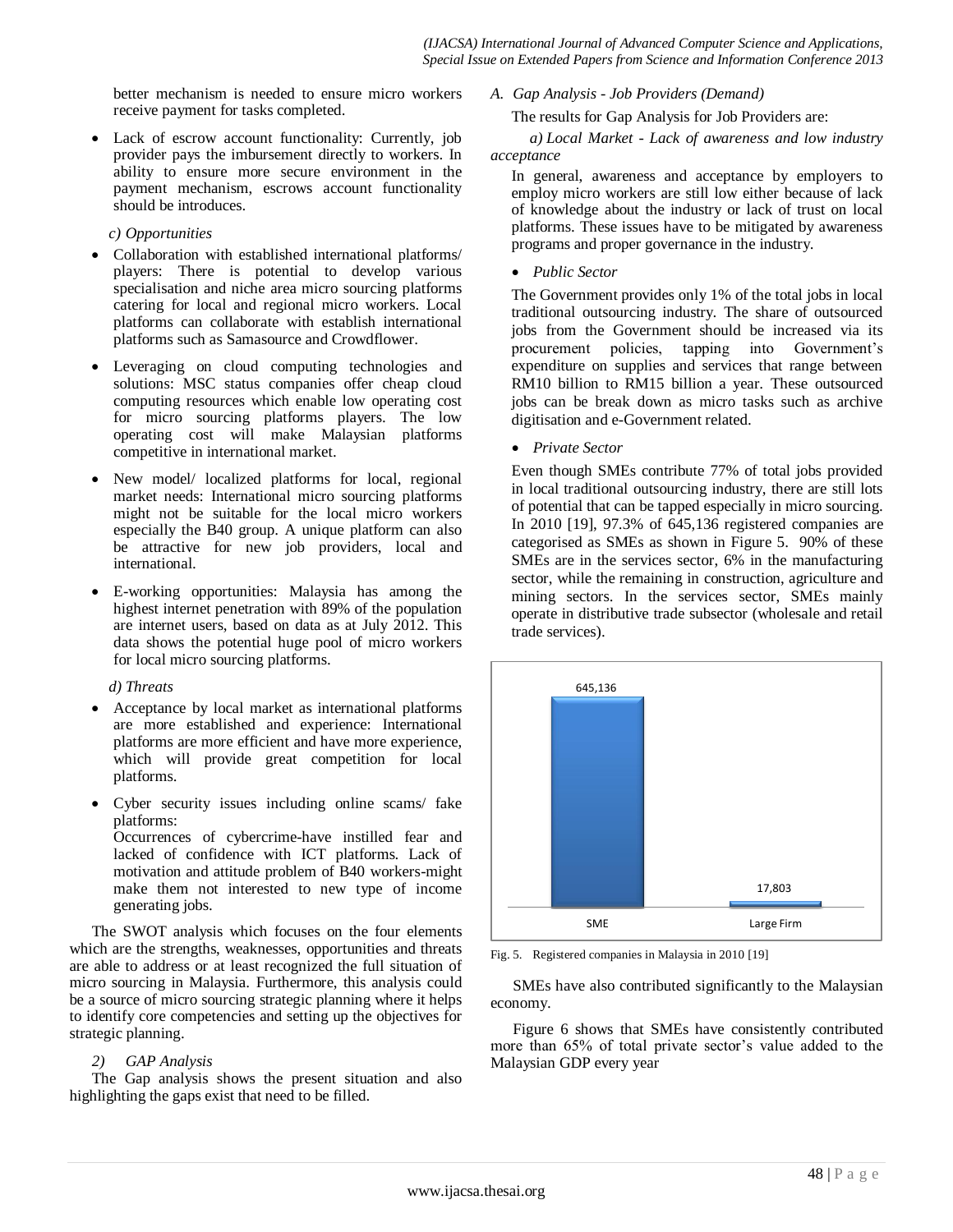

Fig. 6. Private sector's value added to Malaysian GDP [19]



Fig. 7. ICT usage by SMEs [19]

Even though SMEs are main provider of outsourcing jobs, usage of ICT by SMEs is still low in Malaysia. Currently, only 25% of SMEs uses ICT in their businesses and only 12% of them have their own websites as shown in Figure 7. The usage however, is expected to grow as Google Malaysia, in partnership with MCMC, has launched the Get Malaysian Business Online (GMBO) campaign, a new initiative to bring more Malaysian businesses online. [Google](http://archives.thestar.com.my/search/?q=Google) Malaysia will invest up to RM10 million to help 50,000 local SMEs set up their websites [19]. These new ICT users should be tapped as job providers for micro sourcing industry. There is also a need to increase awareness among the SMEs of the potential of lower operating costs with micro sourcing.

Other than SMEs, large firms should also be encouraged to provide jobs in micro sourcing industry especially in ITrelated tasks. Socially responsible companies can also be roped in to provide micro works especially to targeted micro workers.

A case study was conducted to identify local companies that currently outsource some of their tasks and their potential involvement as job providers in micro sourcing industry. The study's findings are summarised in the Table 1.

TABLE I. CASE STUDY'S FINDINGS: POTENTIAL LOCAL JOB PROVIDERS

|                                  | <b>HR</b>                                                              | <b>IT</b>                                                                            | <b>IT</b>                                                    | <b>FM</b>                             | <b>Telco</b>                                                                                         |
|----------------------------------|------------------------------------------------------------------------|--------------------------------------------------------------------------------------|--------------------------------------------------------------|---------------------------------------|------------------------------------------------------------------------------------------------------|
|                                  | Company                                                                | <b>Services</b>                                                                      | <b>Consultant</b>                                            | Radio                                 | <b>Berhad</b>                                                                                        |
| <b>EXISTING OUTSOURCED TASKS</b> |                                                                        |                                                                                      |                                                              |                                       |                                                                                                      |
| Out-<br>sourced<br>Task          | Payroll,<br>Allowance.<br>Travelling<br>claims.<br>Leaves.<br>Medical. | Multi-<br>media.<br>Creative,<br>Data<br>entries.<br>Tedious<br>repetitive<br>works. | All areas<br>which are<br>not their core<br>expertise        | Sales<br>promoter<br>in each<br>state | Application<br>Support &<br>Infra-<br>structure<br><b>Services</b>                                   |
| <b>Costs</b>                     | 1.2<br>million<br>(RM) per<br>year                                     | 10K<br>$(RM)$ to<br>500 K<br>(RM) per<br>project                                     | 1 million to<br>2 million<br>(RM) a year                     | N <sub>0</sub><br>amount<br>revealed  | About 10<br>million<br>(RM) per<br>month                                                             |
| Local/<br>Off-<br>shore          | Local                                                                  | Local                                                                                | Development<br>is done<br>offshore                           | Local                                 | Mostly<br>local                                                                                      |
| POTENTIAL MICRO SOURCING TASKS   |                                                                        |                                                                                      |                                                              |                                       |                                                                                                      |
| Area                             | All IT-                                                                | Mainly IT                                                                            | Only IT-                                                     | Technical                             | IT-related                                                                                           |
| Out-<br>sourced                  | related                                                                |                                                                                      | related.                                                     | area                                  | & Infra-<br>structure<br><b>Services</b>                                                             |
| <b>Potential</b><br>sourcing     | Hosting of<br>for Micro server and<br>messaging                        | Clerical<br>task                                                                     | ľТ<br>Maintenance<br>and printing<br>documents<br>nationwide | No<br>specific<br>task<br>identified  | Application<br>Support,<br>Trans-<br>formation<br>Project,<br>Infra-<br>structure<br><b>Services</b> |

# *b) International Market*

The global outsourcing market as shown in Figure 8 is expected to grow at a CAGR of 4.31% from 2010 to 2015. By 2015, the market is estimated to reach US\$574 billion, with Information Technology Outsourcing (ITO), which comprises both Application Outsourcing and Infrastructure outsourcing, accounting for US\$363 billion, and BPO at US\$211 billion in revenue [20].

Malaysia should leveraged on the expected growth in global micro sourcing industry especially Impact Sourcing. Malaysia with its diverse population with multicultural background should be promoted as a regional micro sourcing hub to attract international firms outsourcing their micro tasks in Malaysia.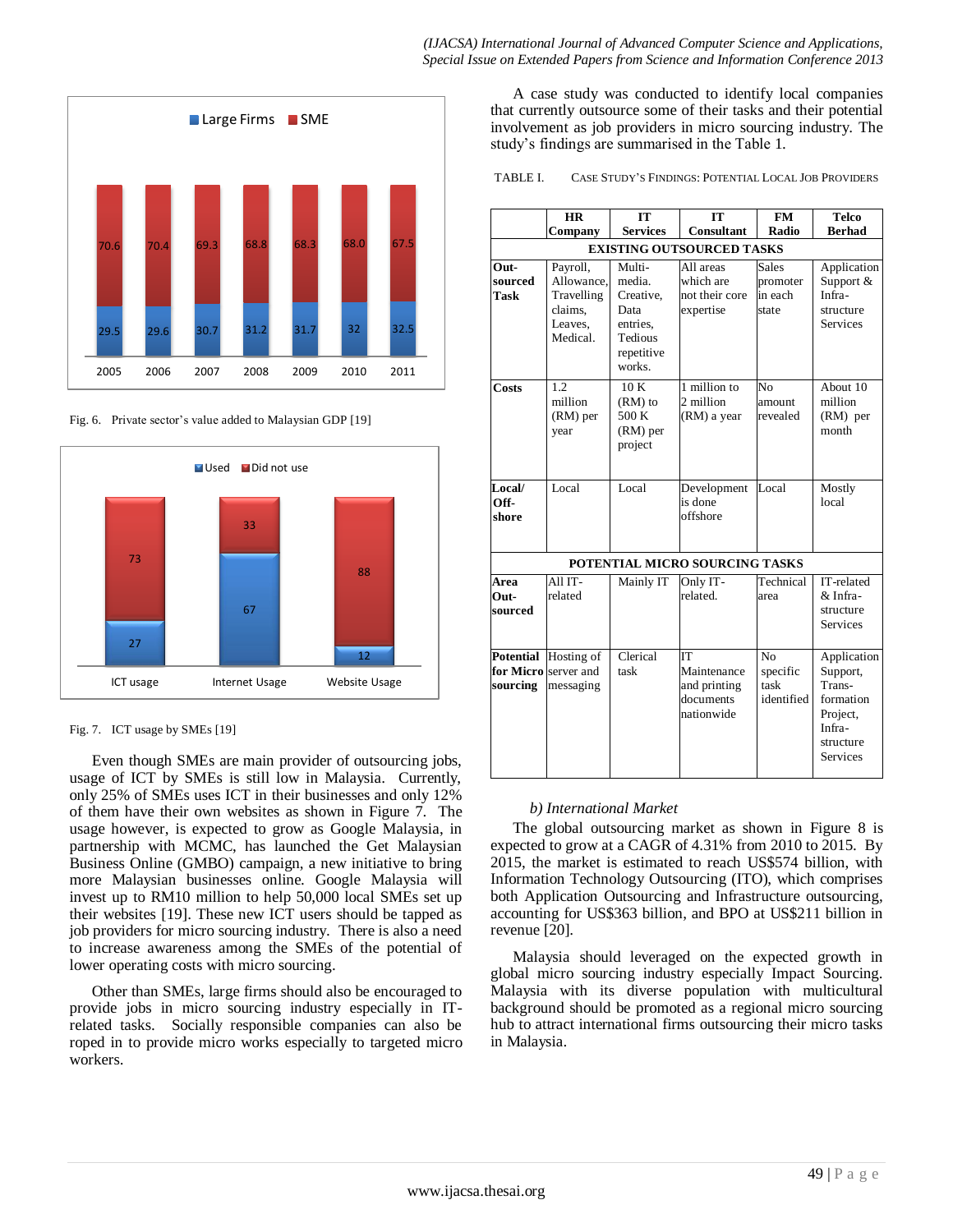

Fig. 8. Global outsourcing market (US\$ Billion) [20]

According to the Monitor Group [21] the following trends will drive the growth of the Impact Sourcing market in the coming years:

- The increasing reach and decreasing cost of telecommunications is expanding the list of countries and regions that can compete for outsourcing work;
- There is continuing pressure on corporations and, to some extent, Governments to deliver services, particularly non-core services, in a cost effective manner;
- There is increasing demand for the digitisation of nondigitised records across the private and public sectors;
- There is an increasing level of Government activity that lends itself to outsourcing tasks, such as archive digitisation, the growth of e-Government platforms and universal identity number projects; and
- There exists latent demand for tasks such as data management, content editing and low-end transcription from large global companies.

A study by Accenture shows that companies in Asia Pacific are more likely to participate in Impact Sourcing. The study also shows that companies are willing to allocate 25% of their overall outsourcing portfolio for Impact Sourcing especially in Application Outsourcing and BPO. The study also highlighted barriers that prevent companies from considering Impact Sourcing which are Security, Language and Skills Availability, Infrastructure/ Technology Reliability, and Experience. Thus, these barriers need to be handled to attract micro sourcing jobs from international market.

#### *B. Gap Analysis - Micro Workers (Supply)*

The results for Gap Analysis for Micro Workers are:

#### *a) Attitude and motivation of B40*

The most glaring gap on the supply side of the micro sourcing industry is the quality of the micro workers. While majority of micro workers in the international market are welleducated, the targeted micro workers under this Project are from the B40 group where majority of them have no education certificate. The B40 group also have low to moderate skill levels in basic computer and mobile phone skills as well as English and communication skills. In addition, most of the B40 group display low level in attitude, internal motivation, and goal orientation.

Therefore, trainings to improve the education and skills level of the B40 group to handle micro tasks is utmost important. There is a need to rope in NGOs, foundations and individuals as Community Champions to engage with these communities and provide support to help them embrace the micro sourcing industry.

Types of training for these micro workers should also suit the types of tasks that are suitable to them. Some of micro sourcing tasks that are available and might be suitable for the B40 are:

- *Data Gathering*
	- Gathering price watch data
	- National population census taking
- *Promotional Services*
	- Positive word-of-mouth on social networking
- *Back Office*
	- Data entry
		- Data processing
- *ICT and Internet related*
	- Web development
		- Search engine optimisation
- *Creative Services*
	- Web design
	- Graphic design
	- Advertisement design
- *Language-related services*
	- Customer support
	- Telemarketing
	- **Transcription**

# *b) Language proficiency*

52.3% of people in the B40 group have no education certificate and most of them have low to moderate competency in computer and Internet skills, as well as English proficiency

*C. Gap Analysis – Platforms*

The results for Gap Analysis for Platforms are:

# *a) Very basic functionality*

Existing micro sourcing platforms in Malaysia have limited roles [22]. For example, they advertise micro tasks to micro workers but do not take the role of matching the tasks to the most suitable and able micro workers. Analysis of existing platforms has revealed the following:

*Platforms act only as mediator*

A platform receives a task from a job provider and advertises the task to micro sourcing workers. Once the micro sourcing workers agree to accept the task, the platform will introduce the job provider and the micro workers.

*Platforms do not have auto matching mechanism*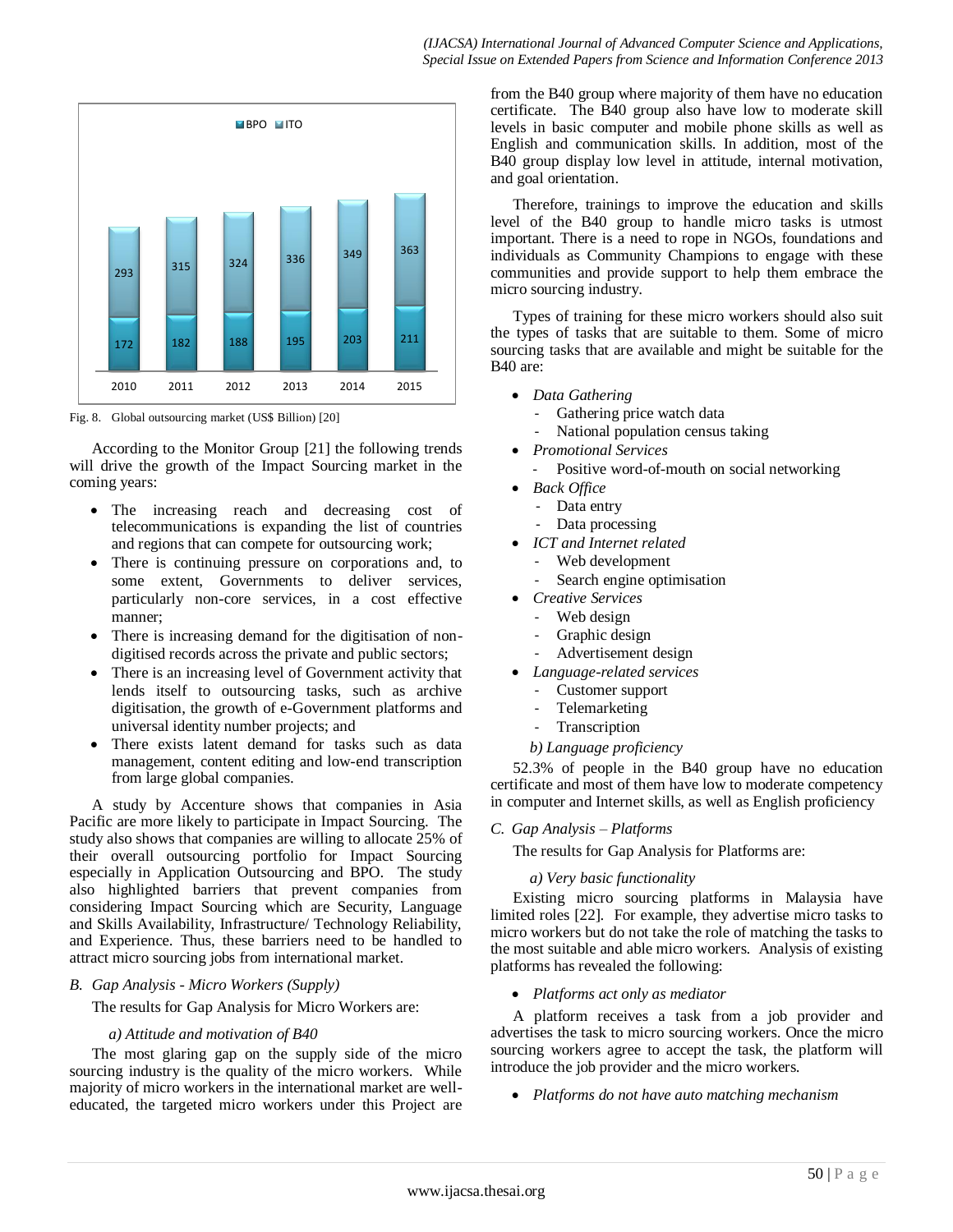Once a task is advertised, it will be selected by micro workers. There is no mechanism to ensure that the micro workers are the most suitable and able workers to complete the task.

#### *Platforms are not responsible for payment to micro workers*

Payments for completed tasks are made directly from job providers to micro workers. Some issues might arise from this arrangement such as guarantee of payment to be received by the workers. Therefore, there should be a mechanism to ensure that the payment is successfully received by the micro sourcing workers.

#### *Platforms lack of credibility and reliability*

Platforms must ensure that tasks to be completed are properly executed by the micro workers. They must have mechanism to ensure the quality of the tasks completed.

#### *b) Early stage models*

To compete with international platforms and strengthen the local micro sourcing industry, local platforms' roles have to be expanded with well-established international platforms made as benchmark. As this Project is targeted to raise income of B40 group, platforms created must be well diverse and have niche/ focus areas to cater for targeted groups.

Strengthening and widening platforms' roles requires skilled/ experienced talents, and specialised project management and business development teams. Currently, there might not be enough local human resources to cater for this need. A strategy is required to attract and develop these talents.

#### *3) Strategic Thrusts*

Based on the strategic analysis, five strategic thrusts have been identified. The Strategic Thrusts are [23]:

*a) Strategic Thrust 1: Harnessing Demand Side (Job Providers) of Domestic and International Market;*

*b) Strategic Thrust 2: Platform Capacity and Capability Building;*

*c) Strategic Thrust 3: Leverage and Utilise Existing Infrastructure;*

*d) Strategic Thrust 4: Uplift and Enhance Capability of the Supply Side (Micro Workers); and*

*e) Strategic Thrust 5: Instruments to Expedite Growth of Local Micro sourcing Industry.*

These five Strategic Thrusts have been identified as the foundation for the Strategic Framework of the micro sourcing industry development in Malaysia. The rationale behind the Strategic Framework is to create micro sourcing Ecosystem [24] by narrowing or eliminating the gaps identified previously. The development of a complete Micro sourcing Ecosystem is to ensure industry sustainability and participation of B40 micro workers in an organised way. Success of the Ecosystem relies on effective roles played by the relevant stakeholders.

#### V. CONCLUSION

In general, awareness and acceptance by employers to employ micro workers are still low either because of lack of knowledge about the industry or lack of trust on local platforms. To compete with international platforms and strengthen the local micro sourcing industry, local platforms' roles have to be expanded with well-established international platforms made as benchmark. As this research is targeted to raise income of B40 group, platforms created must be well diverse and have niche/focus areas to cater for targeted groups. Strengthening and widening platforms' roles requires skilled/experienced talents, and specialised project management and business development teams.

Currently, there might not be enough local human resources to cater for this need. This is due to the majority of the targeted micro workers under this research are from the B40 group where majority of them having no education certificate. The B40 group also has low to moderate skill levels in basic computer and mobile phone skills as well as English and communication skills. In addition, most of the B40 group displays low level in attitude, internal motivation, and goal orientation. Therefore, trainings to improve the education and skills level of the B40 group to handle micro tasks is utmost important.

As a new industry, a strategic directions and guideline implementation need to be formulated. Therefore, the five strategic trusts formulated will be the foundation for the Strategic Framework of the micro sourcing industry development in Malaysia. The proposed framework is designed to ensure that the micro sourcing industry development will benefit all levels of society especially the B40 group. Although any individuals can become a micro worker, the opportunity to become micro workers should be targeted at B40 group with basic ICT knowledge and people outside the traditional workforce who want to increase their income.

The strategy is not only to attract and develop talents but also could leverage on the expected growth in global micro sourcing industry. With this right strategy and planning, Malaysia with its diverse population with multicultural background could be promoted as a regional micro sourcing hub to attract international firms outsourcing their micro tasks in Malaysia.

#### **REFERENCES**

- [1] National IT Agenda NITA. Retrieved Oct 2, 2012, from http://nitc.mosti.gov.my
- [2] Prime Minister of Malaysia, 19 Oct 2011. Retrieved Oct 1, 2012, from http://www.mosti.gov.my/index.php?option=com\_content&view=article &id=1778%3A19-october-2011-pm-chairs-23rd-icm-and-14th-mscmsia-iap-meetings&Itemid=64&lang=en
- [3] New York, 17 May 2011, Digital Malaysia programme on track. Retrieved Oct 3, 2012, from http://www.btimes.com.my/Current\_New...cle/index\_html
- [4] Multimedia Development Corporation (MDeC). 2012. Digital Malaysia Lab Report.
- [5] Economic Planning Unit, 2010, Tenth Malaysia Plan 2011-2015. EPU. Prime Minister's Department, Putrajaya